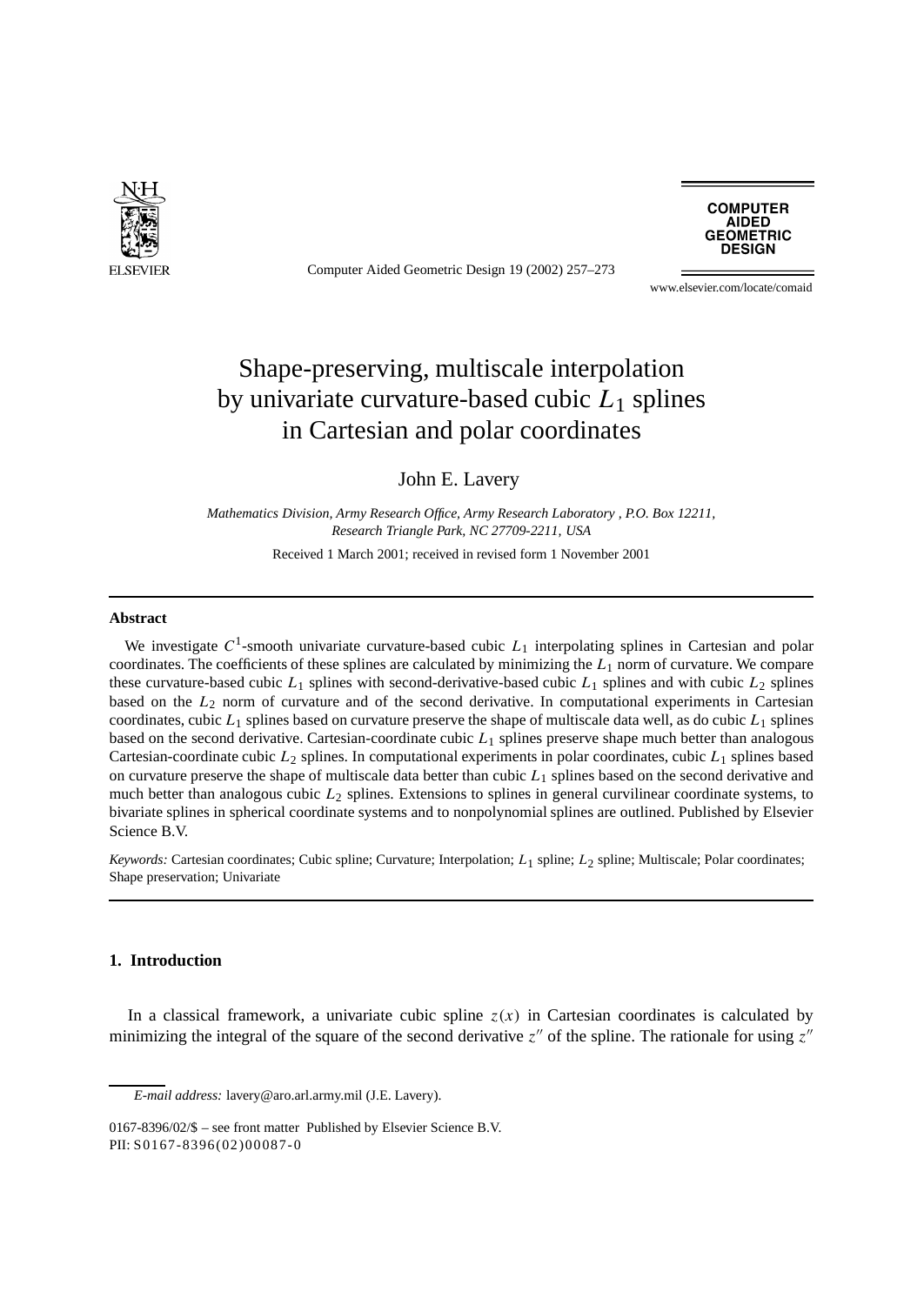in the minimization principle is that it results in a linear problem and, for first derivatives  $z'$  of small absolute value, the second derivative  $z''$  is a good approximation of the curvature

$$
\kappa = \frac{z''}{[1 + (z')^2]^{3/2}}.\tag{1}
$$

However, when multiscale data, that is, data with abrupt changes in magnitude and spacing, for which |*z* | can be arbitrarily large, is under consideration, ignoring the denominator in the expression for curvature biases the problem. In regions where  $|z'|$  is large, the "linearized curvature"  $z''$  is much larger in absolute value than the true curvature (1). As a result, a classical spline is constructed using inordinately large weight on the steep portions of the spline and relatively less weight on the flat portions. In part because of this, a classical spline inevitably has Gibbs phenomena (extraneous over/undershoot) near multiscale phenomena and does not preserve the shape of the data.

Many methods, including adjusting the positions of nodes, introducing additional nodes, adding constraints and/or penalties such as curvature weighting/control, a posteriori filtering and fairing, have been used with considerable success to increase the shape-preserving properties of classical splines. However, none of these methods preserves shape for multiscale data without human interaction. Recently, univariate and bivariate  $L_1$  splines, that is, splines constructed by minimizing the  $L_1$  norm of the second derivatives, have been shown to be effective at preserving the shape of multiscale data in Cartesian coordinate systems without requiring adjustment of nodes, constraints, penalties, filtering, fairing or human interaction (Lavery, 2000, 2001).

Interpolation in curvilinear coordinate systems is a topic of active research, one in which the goal of achieving shape-preserving representation of data by computationally simple smooth curves and surfaces is more challenging than it is in Cartesian coordinate systems. A fundamental issue in all curvilinear coordinate systems is "curvilinear warping", that is, the inherent nonzero curvature of the space. Many types of splines for polar coordinate systems have been investigated, including polynomial splines (Golomb, 1968; Schumaker, 1981; Goodman and Lee, 1984; Alfeld et al., 1995), trigonometric splines (Lyche and Winther, 1979; Schumaker, 1981; Goodman and Lee, 1984; Lyche, 1999) and splines based on reciprocals of trigonometric functions (Sanchez-Reyes, 1992; de Casteljau, 1994; Casciola and Morigi, 1997). However, shape preservation by splines in polar and, more generally, in curvilinear coordinate systems can typically be achieved only with considerable human interaction.

Work on splines in curvilinear coordinate systems has been carried out by one community of committed researchers. Curvature-based splines have been a topic of interest to another, smaller community of equally committed researchers. "Minimum-curvature" splines, which are based on minimizing the square of curvature, have been investigated in (Jerome, 1973a, 1973b, 1975; Fisher and Jerome, 1976; Golomb and Jerome, 1982; Burmeister et al., 1985; Linner, 1996). These splines have been of considerable interest in locating closed geodesics, curve straightening and modeling thin elastic rods. Use of curvature-based splines for shape-preserving modeling of multiscale data in Cartesian or curvilinear coordinate systems has, however, not been a major objective of past research.

We foresee advantages in linking curvature-based splines with modeling of multiscale data, especially in curvilinear coordinate systems. The hypothesis underlying this paper is that cubic  $L_1$  splines constructed by minimizing the  $L_1$  norm of the curvature are computationally feasible and preserve shape well in both Cartesian and polar coordinate systems. Our focus here will be on univariate cubic  $L_1$ splines. We will compare these curvature-based cubic *L*<sup>1</sup> splines with second-derivative-based cubic *L*<sup>1</sup> splines and with cubic splines based on the *L*<sup>2</sup> norm of curvature and of the second derivative.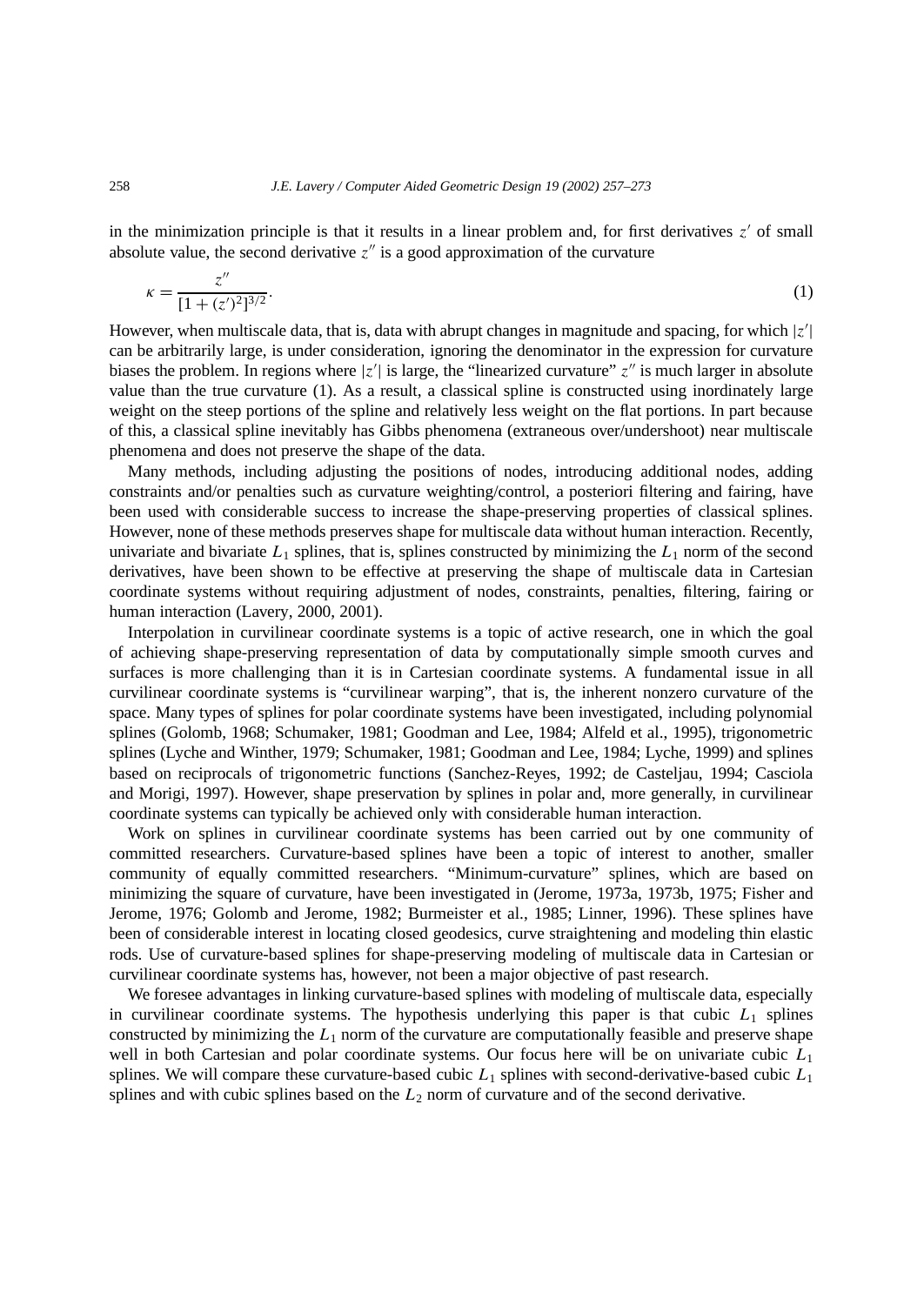There is a widespread perception that univariate interpolation is a well understood and practically closed subject, perhaps in part because of the pressing need for bi- and multivariate geometric representation. We feel that there is value in returning to research on univariate interpolation to achieve fundamentally new understanding. We carry out our univariate investigation in a framework that leads directly to bi- and multivariate extensions, which we outline in Section 7.

Throughout this paper, *ε* denotes a small positive number.

## **2. Cubic** *L*<sup>1</sup> **and** *L*<sup>2</sup> **splines in Cartesian coordinates**

Cartesian-coordinate cubic *L*<sup>1</sup> and *L*<sup>2</sup> splines based on the second derivative were defined and investigated in (Lavery, 2000). In this section, we first discuss those splines, which we designate "Cartesian second derivative cubic splines". We then introduce cubic  $L_1$  and  $L_2$  splines based on curvature, which we designate "Cartesian curvature cubic splines". The Cartesian-coordinate splines considered in this paper have no boundary conditions. Periodic, fixed-derivative or other boundary conditions could be imposed on these splines with no significant change in the theory or computational methods.

All of the Cartesian-coordinate splines in this paper will be on a grid consisting of a strictly monotonic but otherwise arbitrary partition of the finite real interval  $[x_0, x_1]$ :

$$
-\infty < x_0 < x_1 < x_2 < \cdots < x_{I-1} < x_I < \infty.
$$
 (2)

The task is to interpolate the data  $\{(x_i, z_i)\}_{i=0}^I$ . In each interval  $(x_i, x_{i+1}), i = 0, 1, \ldots, I-1$ , a piecewise cubic interpolant *z* can be expressed as a Hermite-type function using the data  $z_i$ ,  $z_{i+1}$  and the first derivatives  $b_i = \frac{dz(x_i)}{dx}$ ,  $b_{i+1} = \frac{dz(x_{i+1})}{dx}$  at the endpoints of the interval:

$$
z(x) = z_i + b_i(x - x_i) + \frac{1}{h_i} \left[ -(2b_i + b_{i+1}) + 3\Delta z_i \right] (x - x_i)^2
$$
  
+ 
$$
\frac{1}{h_i^2} [b_i + b_{i+1} - 2\Delta z_i] (x - x_i)^3
$$
(3)

where

 $h_i := x_{i+1} - x_i$  (4)

and

$$
\Delta z_i := \frac{z_{i+1} - z_i}{h_i}.\tag{5}
$$

Calculating a Cartesian-coordinate cubic spline consists of calculating the first derivatives  $b_i$  of the spline at the nodes by minimizing one of the functionals described in the remainder of this section.

#### *2.1. Cartesian second derivative splines*

We define a "Cartesian second derivative  $L_p$  spline", that is, a Cartesian-coordinate cubic  $L_p$  spline,  $1 \leqslant p < \infty$ , based on the second derivative, to be a piecewise cubic polynomial that minimizes

$$
\int_{x_0}^{x_1} \left| \frac{d^2 z}{dx^2} \right|^p dx \tag{6}
$$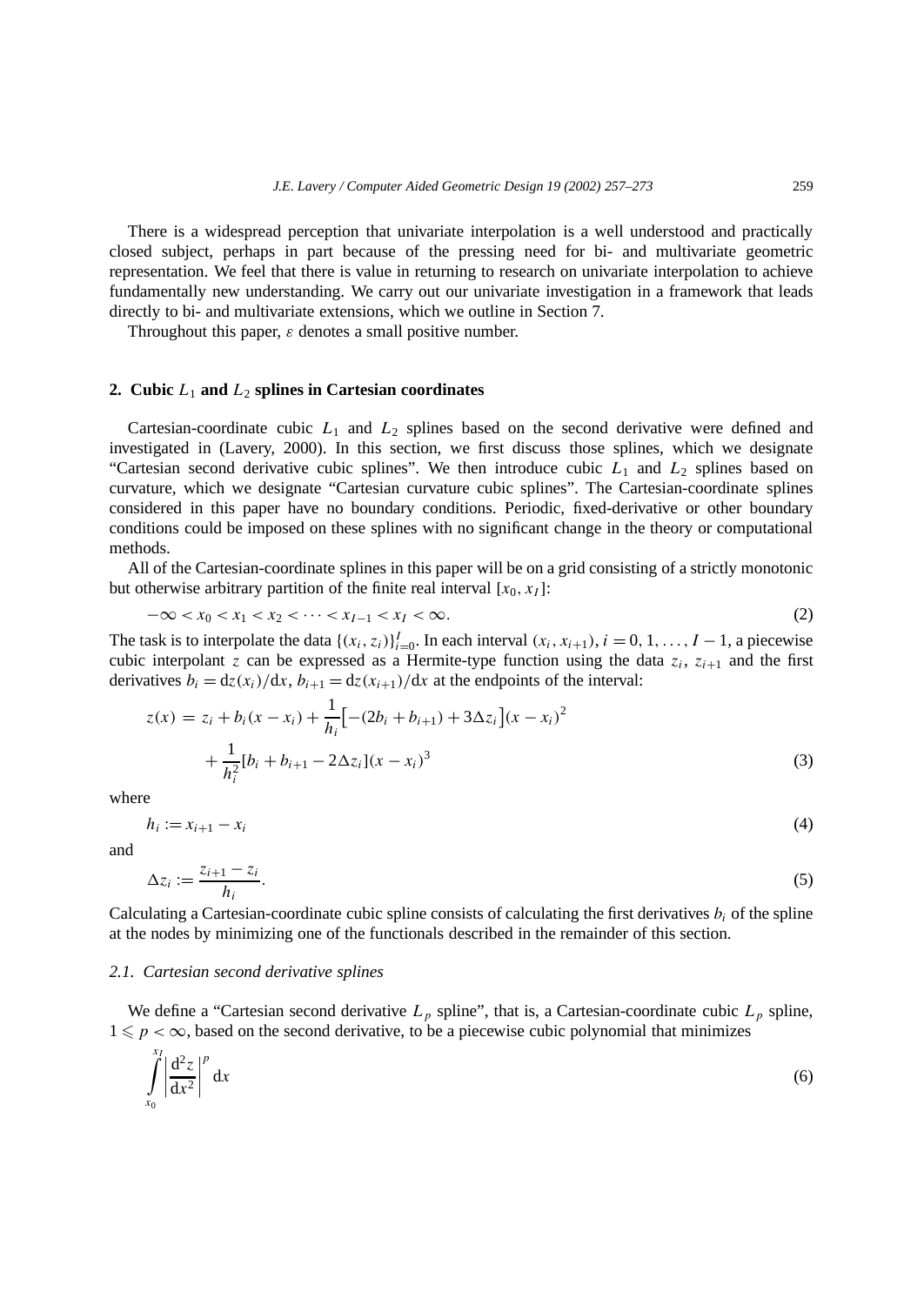over all piecewise cubic polynomials *z* that interpolate the data and have continuous derivatives at the nodes  $x_i$ . When  $p = 1$ , regularization terms are added—see below. This definition coincides with the definition of  $L_p$  splines in (Lavery, 2000).

The *p* of interest here are  $p = 1$  and  $p = 2$ .  $L_2$  splines defined by minimization of (6) exist, are unique and coincide with conventional cubic splines. *L*<sup>1</sup> splines defined by minimization of (6) exist are not necessarily unique. To alleviate this problem, one can add "regularization" terms to the minimization principle to make it

$$
\int_{x_0}^{\Lambda} \left| \frac{d^2 z}{dx^2} \right| dx + \varepsilon \sum_{i=0}^{I} \left| \frac{dz}{dx} (x_i) \right|.
$$
\n(7)

(As mentioned at the end of the Introduction,  $\varepsilon$  is a small positive number.) Functional (7) is still not strictly convex and can therefore achieve its minimum for more than one set of spline coefficients. However, standard interior-point algorithms, including the primal affine method used to generate computational results in the present paper and in (Lavery, 2000), do yield a unique set of spline coefficients that minimize (a discretization of ) functional (7).

## *2.2. Cartesian curvature splines*

In the research literature and in operational codes, cubic splines based on curvature previously have been defined using the arclength integral of the square of curvature. Adopting this tradition, we define a "Cartesian curvature  $L_2$  spline of type 1" to be a piecewise cubic polynomial that minimizes

$$
\int_{x=x_0}^{x=x_I} (\kappa)^2 ds \tag{8}
$$

over all piecewise cubic polynomials *z* that interpolate the data and have continuous derivatives at the nodes  $x_i$ . Here and throughout this paper, ds is the arclength differential

$$
ds = [1 + (z')^2]^{1/2} dx.
$$
 (9)

Functional (8) can be rewritten using (1) and (9) as

$$
\int_{x_0}^{x_1} \frac{(z'')^2}{[1 + (z')^2]^{5/2}} \, \mathrm{d}x. \tag{10}
$$

Golomb and Jerome (1982) have carried out a global and local analysis of minimization of functional (10) or, equivalently, (8) over an infinite-dimensional space of smooth functions. They give theorems on well-posedness and uniqueness and derive sharp characterizations for the resulting splines. Analysis of minimization of (8) over the finite-dimensional space of  $C^1$ -smooth cubic functions of interest in this paper has not yet been carried out. Such an analysis is beyond the scope of the present paper, which is oriented toward providing the evidence that carrying out that analysis is likely to have high value. The analysis of minimization of  $(8)$  over the finite-dimensional space of  $C<sup>1</sup>$ -smooth cubic interpolating functions should be carried out in the context of analysis of all of the  $L_2$  and  $L_1$  curvature-based functionals mentioned below in this subsection and in Subsection 3.2.

*xI*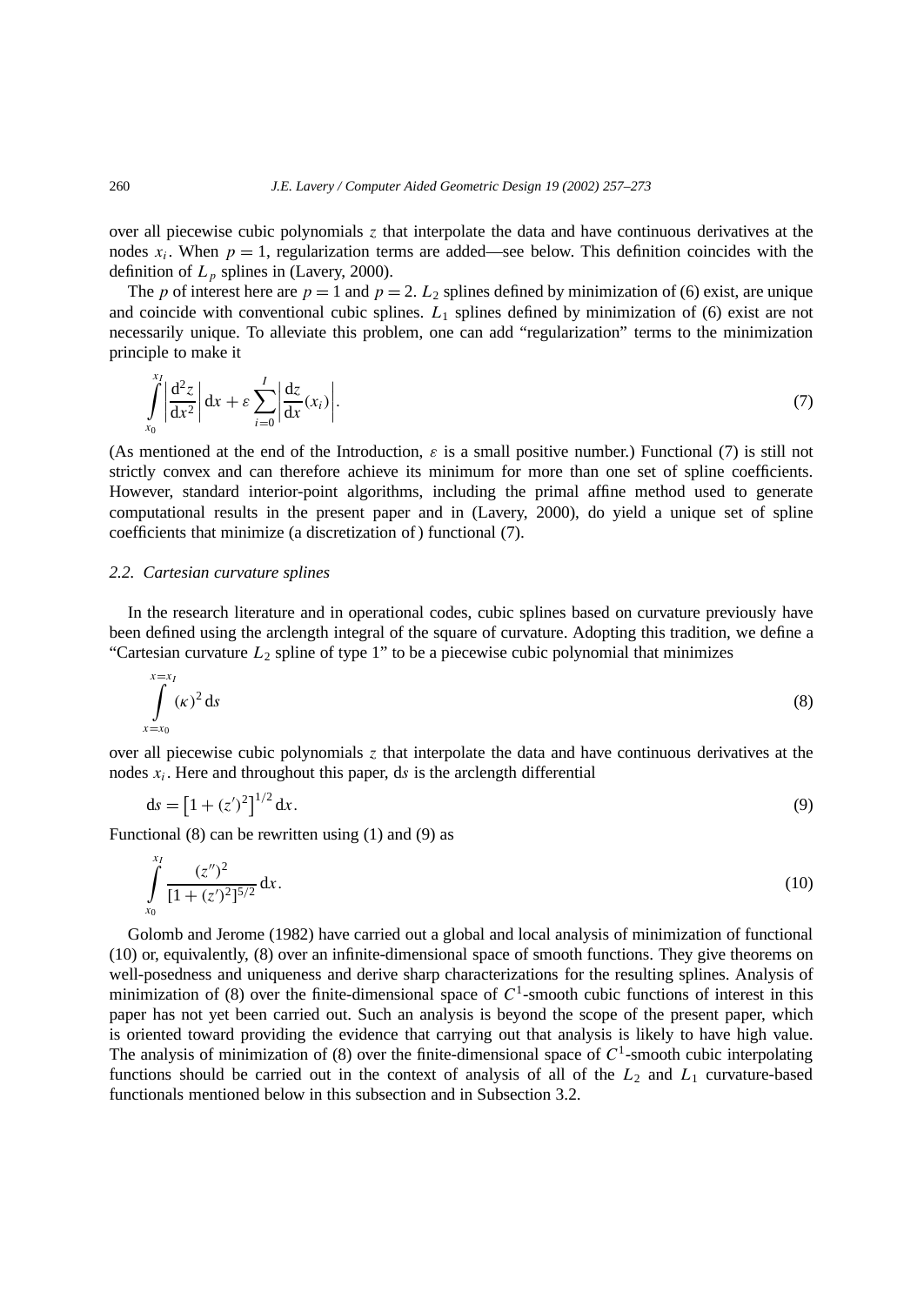While precise conditions for local or global existence and uniqueness of the minimum of (8) are not known, it is known that adding a strictly convex expression to this or any functional enhances existence, uniqueness and computational stability. For this reason, we choose to add to functional (8) strictly convex regularization terms that are squared analogues of the regularization terms that were added above in functional (7) to obtain

$$
\int_{x=x_0}^{x=x_1} (k)^2 ds + \varepsilon^2 \sum_{i=0}^{I} \left( \frac{dz}{dx}(x_i) \right)^2
$$
\n(11)

or, equivalently,

$$
\int_{x_0}^{x_1} \frac{(z'')^2}{[1 + (z')^2]^{5/2}} dx + \varepsilon^2 \sum_{i=0}^{I} \left(\frac{dz}{dx}(x_i)\right)^2.
$$
 (12)

Functional (11) or (12) may, of course, still have more than one local minimum and therefore result in more than one set of spline coefficients. However, in all of the computational experiments carried out by the author, the variant of the Levenberg–Marquardt method (Dennis and Schnabel, 1983; Press et al., 1988) used to generate the Cartesian curvature-based *L*<sup>2</sup> spline computational results in this paper yielded a unique set of spline coefficients that minimize (a discretization of ) functional (12).

For a reason explained in the note at the end of this section, we define a "Cartesian curvature  $L_2$  spline of type  $2$ " to be a  $C<sup>1</sup>$ -smooth piecewise cubic interpolant that minimizes

$$
\int_{x_0}^{x_1} \frac{(z'')^2}{[1 + (z')^2]^2} dx + \varepsilon^2 \sum_{i=0}^{I} \left(\frac{dz}{dx}(x_i)\right)^2.
$$
\n(13)

Let us now define  $L_1$  analogues of the Cartesian curvature  $L_2$  splines introduced above. Taking the square roots of the integrand,  $\varepsilon^2$  and the summand in functional (12), we define a "Cartesian curvature  $\overline{L}_1$  spline of type 1" to be a  $C^1$ -smooth piecewise cubic interpolant that minimizes

$$
\int_{x_0}^{x_1} \frac{|z''|}{[1 + (z')^2]^{5/4}} dx + \varepsilon \sum_{i=0}^{I} \left| \frac{dz}{dx}(x_i) \right|.
$$
 (14)

(One could create a different analogue of Cartesian curvature *L*<sup>2</sup> splines by taking the square roots of the integrand,  $\varepsilon^2$  and the summand in functional (11).) We define a "Cartesian curvature  $L_1$  spline of type 2" to be a  $C<sup>1</sup>$ -smooth piecewise cubic interpolant that minimizes

$$
\int_{x=x_0}^{x=x_1} |\kappa| \, \mathrm{d}s + \varepsilon \sum_{i=0}^I \left| \frac{\mathrm{d}z}{\mathrm{d}x}(x_i) \right| \tag{15}
$$

or, equivalently,

$$
\int_{x_0}^{x_1} \frac{|z''|}{1 + (z')^2} dx + \varepsilon \sum_{i=0}^{I} \left| \frac{dz}{dx} (x_i) \right|.
$$
 (16)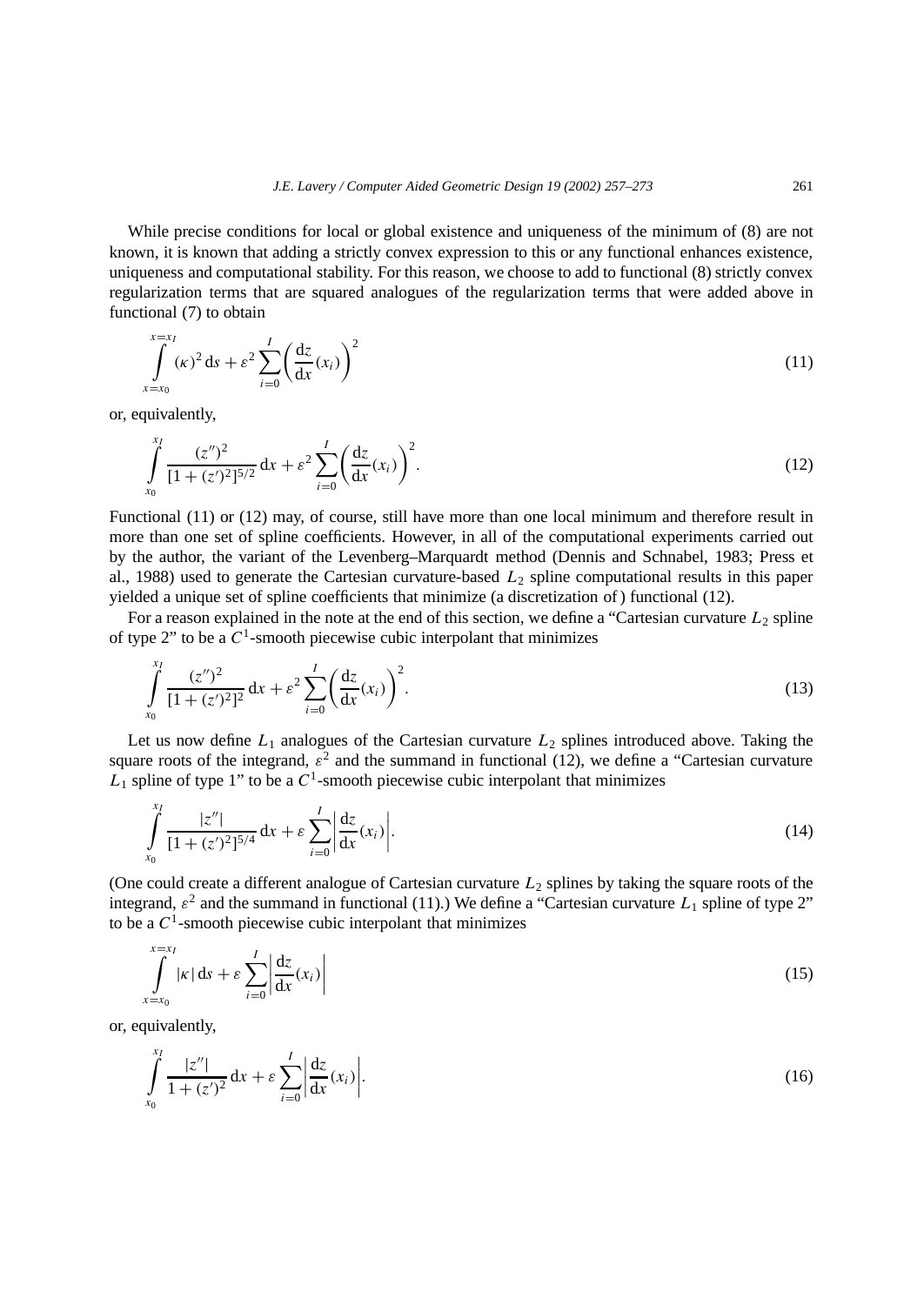Local and global existence and uniqueness properties of Cartesian curvature  $L_1$  splines are not yet known. Functionals (14) and (16) may each have more than one local minimum. However, in all of the computational experiments carried out by the author, the primal-affine-type method used to generate the Cartesian curvature *L*<sup>1</sup> spline computational results in this paper yielded unique sets of spline coefficients that minimize (discretizations of ) functionals (14) and (16).

*Note.* Cartesian curvature  $L_2$  splines of type 2 were introduced above because they are  $L_2$  analogues of Cartesian curvature  $L_1$  splines of type 2.

## **3.** Cubic  $L_1$  and  $L_2$  splines in polar coordinates

Polar-coordinate cubic splines based on the second derivative have been common in the literature. In this section, we first discuss the conventional variety of these splines, which we designate "polar second derivative  $L_2$  splines". We then introduce "polar second derivative  $L_1$  splines". Finally, we define four types of "polar curvature  $L_1$  and  $L_2$  splines". The polar-coordinate splines considered in this paper have periodic boundary conditions. Fixed-derivative or other boundary conditions or no boundary conditions at all could be imposed on these splines with no significant change in the theory or computational methods.

All of the polar-coordinate splines in this paper will be on a periodic spline grid consisting of a strictly monotonic but otherwise arbitrary partition of the periodic real interval  $[\theta_0, \theta_0 + 2\pi]$ :

$$
\theta_0 < \theta_1 < \theta_2 < \dots < \theta_{I-1} < \theta_I = \theta_0 + 2\pi. \tag{17}
$$

The task is to interpolate the periodic data  $\{(\theta_i, r_i)\}_{i=0}^I$ , where  $r_i > 0$   $\forall i$  and  $r_I = r_0$ . In each interval  $(\theta_i, \theta_{i+1}), i = 0, 1, \ldots, I-1$ , a piecewise cubic interpolant can be expressed as a Hermite-type function using the data  $r_i$ ,  $r_{i+1}$  and the first derivatives  $b_i = dr(\theta_i)/d\theta$ ,  $b_{i+1} = dr(\theta_{i+1})/d\theta$  at the endpoints of the interval:

$$
r(x) = r_i + b_i(\theta - \theta_i) + \frac{1}{h_i} \left[ -(2b_i + b_{i+1}) + 3\Delta r_i \right] (\theta - \theta_i)^2
$$
  
+ 
$$
\frac{1}{h_i^2} [b_i + b_{i+1} - 2\Delta r_i] (\theta - \theta_i)^3
$$
(18)

where

$$
h_i := \theta_{i+1} - \theta_i \tag{19}
$$

and

$$
\Delta r_i := \frac{r_{i+1} - r_i}{h_i}.\tag{20}
$$

Calculating a polar-coordinate cubic spline consists of calculating the first derivatives  $b_i$  of the spline at the nodes by minimizing one of the functionals described in the remainder of this section.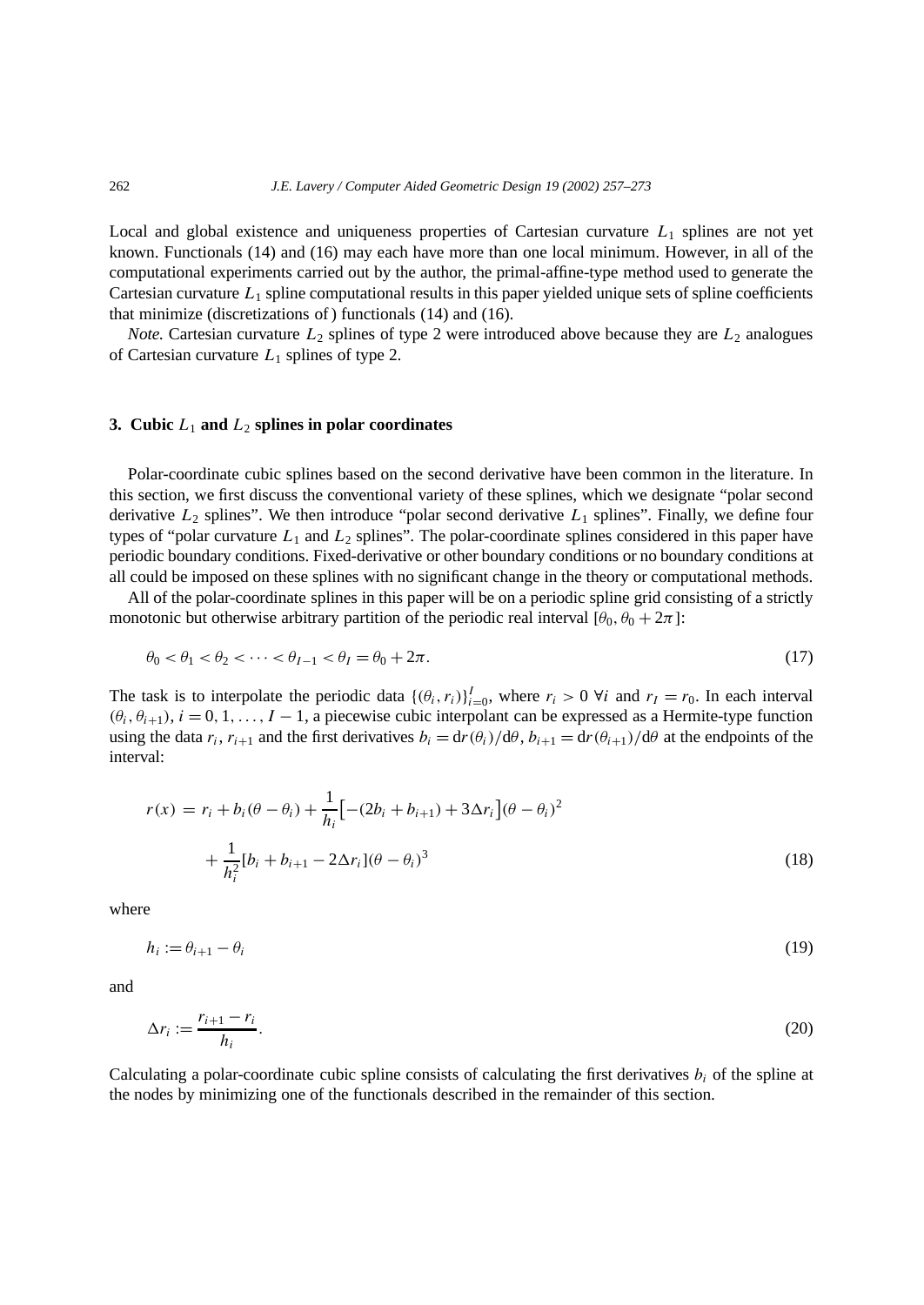#### *3.1. Polar second derivative splines*

In the prior literature and in practical implementations, it has been most common to define a polarcoordinate spline to be a function that minimizes

$$
\int_{\theta_0}^{\theta_I} \left(\frac{\mathrm{d}^2 r}{\mathrm{d}\theta^2}\right)^2 \mathrm{d}\theta. \tag{21}
$$

We designate the splines created by minimizing (21) over all periodic piecewise cubic polynomials *r* that interpolate the data and have continuous derivatives at the nodes  $\theta_i$  "polar second derivative  $L_2$  splines". Since (21) is strictly convex, polar second derivative  $L_2$  splines exist and are unique.

We define a "polar second derivative  $L_1$  spline" to be the piecewise cubic polynomial that minimizes

$$
\int_{\theta_0}^{\theta_I} \left| \frac{\mathrm{d}^2 r}{\mathrm{d}\theta^2} \right| \mathrm{d}\theta \tag{22}
$$

over all periodic piecewise cubic polynomials *r* that interpolate the data and have continuous derivatives at the nodes  $\theta_i$ . Polar second derivative  $L_1$  splines exist because functional (22) is convex. However, polar second derivative *L*<sup>1</sup> splines are not necessarily unique for the same reasons that Cartesian second derivative *L*<sup>1</sup> splines are not necessarily unique (see Subsection 2.1 above and (Lavery, 2000)). To alleviate this problem, one adds regularization terms to the minimization principle to make it

$$
\int_{\theta_0}^{\theta_1} \left| \frac{d^2 r}{d\theta^2} \right| d\theta + \varepsilon \sum_{i=0}^{I-1} \left| \frac{dr}{d\theta}(\theta_i) \right|.
$$
 (23)

Functional (23) is still not strictly convex and can therefore achieve its minimum for more than one set of spline coefficients. However, standard interior-point algorithms, including the primal affine method used to minimize functional (23) to generate the computational results in the present paper and in (Lavery, 2000), do yield a unique set of spline coefficients that minimize (a discretization of ) functional (23).

#### *3.2. Polar curvature splines*

*θI*

In the research literature and in operational codes, polar-coordinate cubic splines based on curvature are often defined in the same way that Cartesian-coordinate cubic based on curvature have been defined, namely, by minimizing the arclength integral of the square of curvature. We adopt this approach and define a "polar curvature *L*<sup>2</sup> spline of type 1" to be a piecewise cubic polynomial that minimizes

$$
\int_{\theta=\theta_0}^{\theta=\theta_1} (k)^2 \, \mathrm{d}s \tag{24}
$$

over all periodic piecewise cubic polynomials *r* that interpolate the data and have continuous derivatives at the nodes. For reference, the expression for curvature in polar coordinates is

$$
\kappa = \frac{r^2 + 2(\frac{dr}{d\theta})^2 - r\frac{d^2r}{d\theta^2}}{[r^2 + (\frac{dr}{d\theta})^2]^{3/2}}
$$
(25)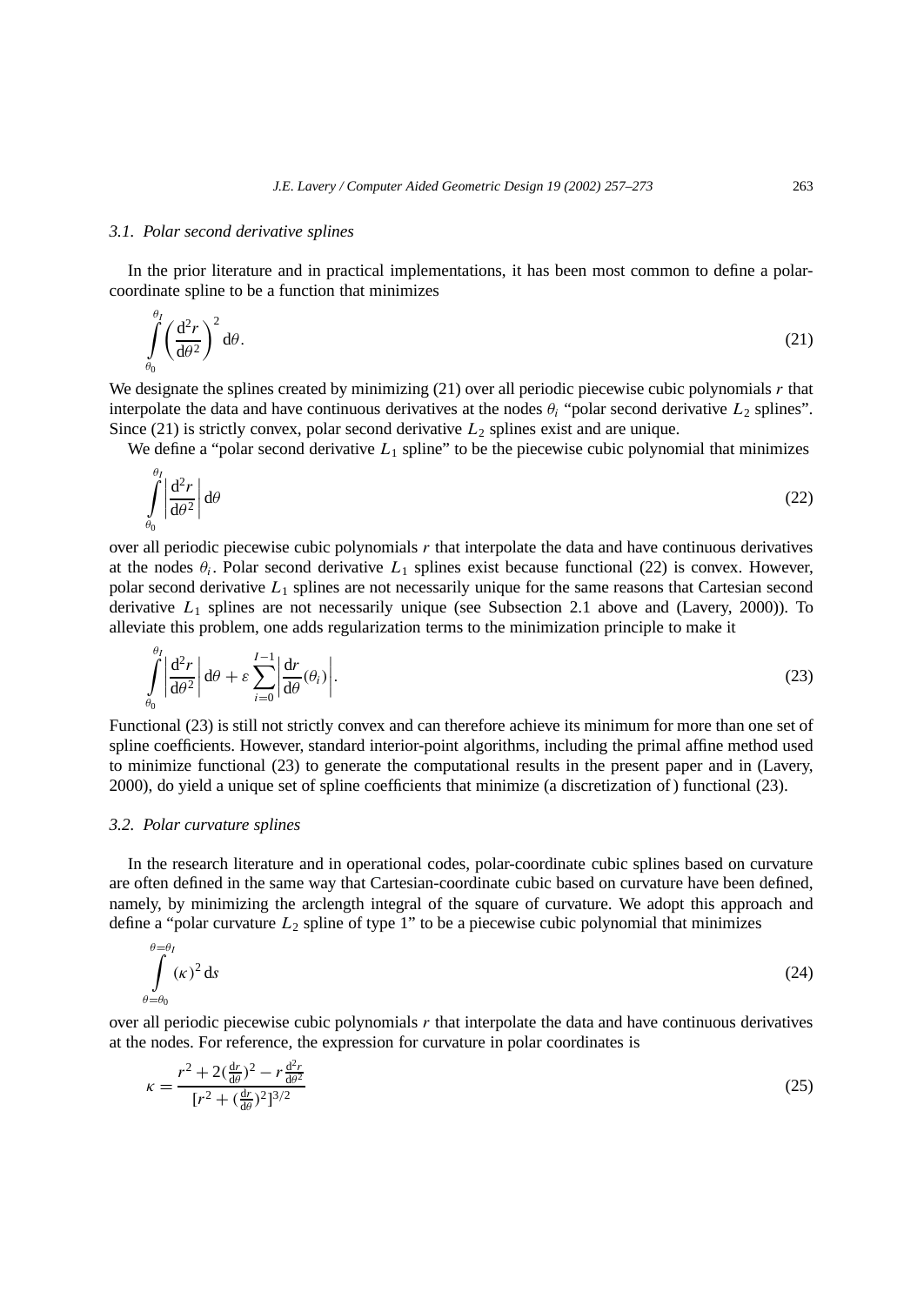and the arclength differential is

$$
ds = \left[r^2 + \left(\frac{dr}{d\theta}\right)^2\right]^{1/2} d\theta. \tag{26}
$$

Analysis of minimization of (24) over the finite-dimensional space of  $C<sup>1</sup>$ -smooth cubic functions of interest in this paper has not yet been carried out. When it is carried out, it should be carried out in the context of analysis of all of the *L*<sup>1</sup> and *L*<sup>2</sup> curvature-based functionals introduced in this subsection and in Subsection 2.2. To promote existence, uniqueness and computational stability, we choose to add to functional (24) strictly convex regularization terms to obtain

$$
\int_{\theta=\theta_0}^{\theta=\theta_1} (k)^2 ds + \varepsilon^2 \sum_{i=0}^{I-1} \left(\frac{dr}{d\theta}(\theta_i)\right)^2.
$$
\n(27)

Functional  $(27)$  can be rewritten using  $(25)$  and  $(26)$  as

$$
\int_{\theta_0}^{\theta_1} \frac{[r^2 + 2(\frac{dr}{d\theta})^2 - r\frac{d^2r}{d\theta^2}]^2}{[r^2 + (\frac{dr}{d\theta})^2]^{5/2}} d\theta + \varepsilon^2 \sum_{i=0}^{I-1} \left(\frac{dr}{d\theta}(\theta_i)\right)^2.
$$
\n(28)

Functional (27) or, equivalently, (28) may have more than one local minimum and can therefore achieve its minimum for more than one set of spline coefficients. However, in all of the computational experiments carried out by the author, the variant of the Levenberg–Marquardt method (Dennis and Schnabel, 1983; Press et al., 1988) used to generate the curvature-based  $L_2$  spline computational results in this paper yielded a unique set of spline coefficients that minimizes (a discretization of ) functional (28).

In analogy to the polar curvature *L*<sup>1</sup> spline of type 2 to be introduced below and in analogy to the Cartesian curvature  $L_2$  spline of type 2 introduced in the previous section, we define a "polar curvature"  $L_2$  spline of type 2" to be a periodic  $C<sup>1</sup>$ -smooth piecewise cubic interpolant that minimizes

$$
\int_{\theta_0}^{\theta_I} \frac{[r^2 + 2(\frac{dr}{d\theta})^2 - r\frac{d^2r}{d\theta^2}]^2}{[r^2 + (\frac{dr}{d\theta})^2]^2} d\theta + \varepsilon^2 \sum_{i=0}^{I-1} \left(\frac{dr}{d\theta}(\theta_i)\right)^2.
$$
\n(29)

We define the  $L_1$  analogues of polar curvature  $L_2$  splines as follows. Taking the square roots of the integrand,  $\varepsilon^2$  and the summand in functional (28), we define a "polar curvature  $L_1$  spline of type 1" to be a periodic  $C<sup>1</sup>$ -smooth piecewise cubic interpolant that minimizes

$$
\int_{\theta_0}^{\theta_1} \frac{|r^2 + 2(\frac{dr}{d\theta})^2 - r\frac{d^2r}{d\theta^2}|}{[r^2 + (\frac{dr}{d\theta})^2]^{5/4}} d\theta + \varepsilon \sum_{i=0}^{I-1} \left| \frac{dr}{d\theta}(\theta_i) \right|.
$$
\n(30)

We define a "polar curvature  $L_1$  spline of type 2" to be a periodic  $C^1$ -smooth piecewise cubic interpolant that minimizes

$$
\int_{\theta=\theta_0}^{\theta=\theta_1} |\kappa| \, \mathrm{d}s + \varepsilon \sum_{i=0}^{I-1} \left| \frac{\mathrm{d}r}{\mathrm{d}\theta}(\theta_i) \right| \tag{31}
$$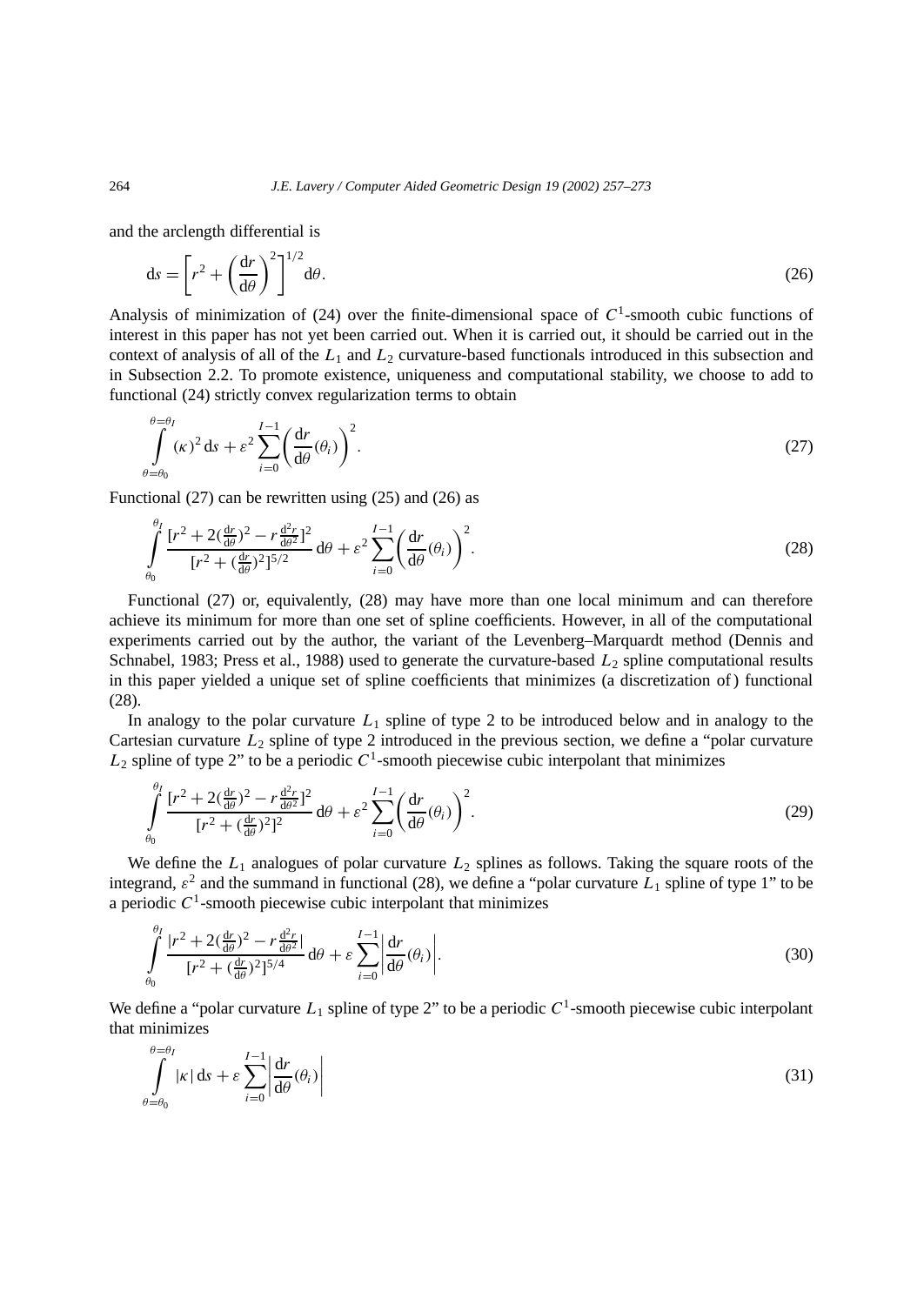or, equivalently,

$$
\int_{\theta_0}^{\theta_I} \frac{|r^2 + 2(\frac{dr}{d\theta})^2 - r\frac{d^2r}{d\theta^2}|}{r^2 + (\frac{dr}{d\theta})^2} d\theta + \varepsilon \sum_{i=0}^{I-1} \left| \frac{dr}{d\theta}(\theta_i) \right|.
$$
\n(32)

Just as was the case for Cartesian curvature  $L_1$  splines, local and global existence and uniqueness properties of polar curvature *L*<sup>1</sup> splines are not yet known. However, in all of the computational experiments carried out by the author, the primal-affine-type method used to generate the curvature-based  $L_1$  spline computational results in this paper yielded unique sets of spline coefficients that minimize (discretizations of ) functionals (30) and (32).

# **4. Algorithms and computational results**

We will present computational results for the 6 types of Cartesian-coordinate splines and the 6 types of polar-coordinate splines introduced above, namely,

- 1. Cartesian second derivative  $L_1$  spline created by minimizing (7) with each integral on  $(x_i, x_{i+1})$ discretized by a 100-subinterval midpoint rule and with  $\varepsilon = 10^{-4}$ .
- 2. Cartesian second derivative  $L_2$  spline created by minimizing (6) with  $p = 2$ .
- 3. Cartesian curvature  $L_1$  spline of type 1 created by minimizing (14) with each integral on  $(x_i, x_{i+1})$ discretized by a 100-subinterval midpoint rule and with  $\varepsilon = 10^{-4}$ .
- 4. Cartesian curvature  $L_2$  spline of type 1 created by minimizing (12) with each integral on  $(x_i, x_{i+1})$ discretized by a 100-subinterval midpoint rule and with  $\varepsilon = 10^{-4}$ .
- 5. Cartesian curvature  $L_1$  spline of type 2 created by minimizing (16) with each integral on  $(x_i, x_{i+1})$ discretized by a 100-subinterval midpoint rule and with  $\varepsilon = 10^{-4}$ .
- 6. Cartesian curvature  $L_2$  spline of type 2 created by minimizing (13) with each integral on  $(x_i, x_{i+1})$ discretized by a 100-subinterval midpoint rule and with  $\varepsilon = 10^{-4}$ .
- 7. Polar second derivative  $L_1$  spline created by minimizing (23) with each integral on  $(\theta_i, \theta_{i+1})$ discretized by a 100-subinterval midpoint rule and with  $\varepsilon = 10^{-4}$ .
- 8. Polar second derivative *L*<sup>2</sup> spline created by minimizing (21).
- 9. Polar curvature  $L_1$  spline of type 1 created by minimizing (30) with each integral on  $(\theta_i, \theta_{i+1})$ discretized by a 100-subinterval midpoint rule and with  $\varepsilon = 10^{-4}$ .
- 10. Polar curvature  $L_2$  spline of type 1 created by minimizing (28) with each integral on  $(\theta_i, \theta_{i+1})$ discretized by a 100-subinterval midpoint rule and with  $\varepsilon = 10^{-4}$ .
- 11. Polar curvature  $L_1$  spline of type 2 created by minimizing (32) with each integral on  $(\theta_i, \theta_{i+1})$ discretized by a 100-subinterval midpoint rule and with  $\varepsilon = 10^{-4}$ .
- 12. Polar curvature  $L_2$  spline of type 2 created by minimizing (29) with each integral on  $(\theta_i, \theta_{i+1})$ discretized by a 100-subinterval midpoint rule and with  $\varepsilon = 10^{-4}$ .

The primal affine method, described in (Vanderbei et al., 1986; Vanderbei, 1989; Lavery, 2000, 2001), was used to minimize the second-derivative-based *L*<sup>1</sup> spline functionals. The curvature-based *L*<sup>1</sup> spline functionals were minimized by an adaption of the primal affine method in which the direction to the new interim solution is determined by solving a weighted least-squares system based on the Newton equations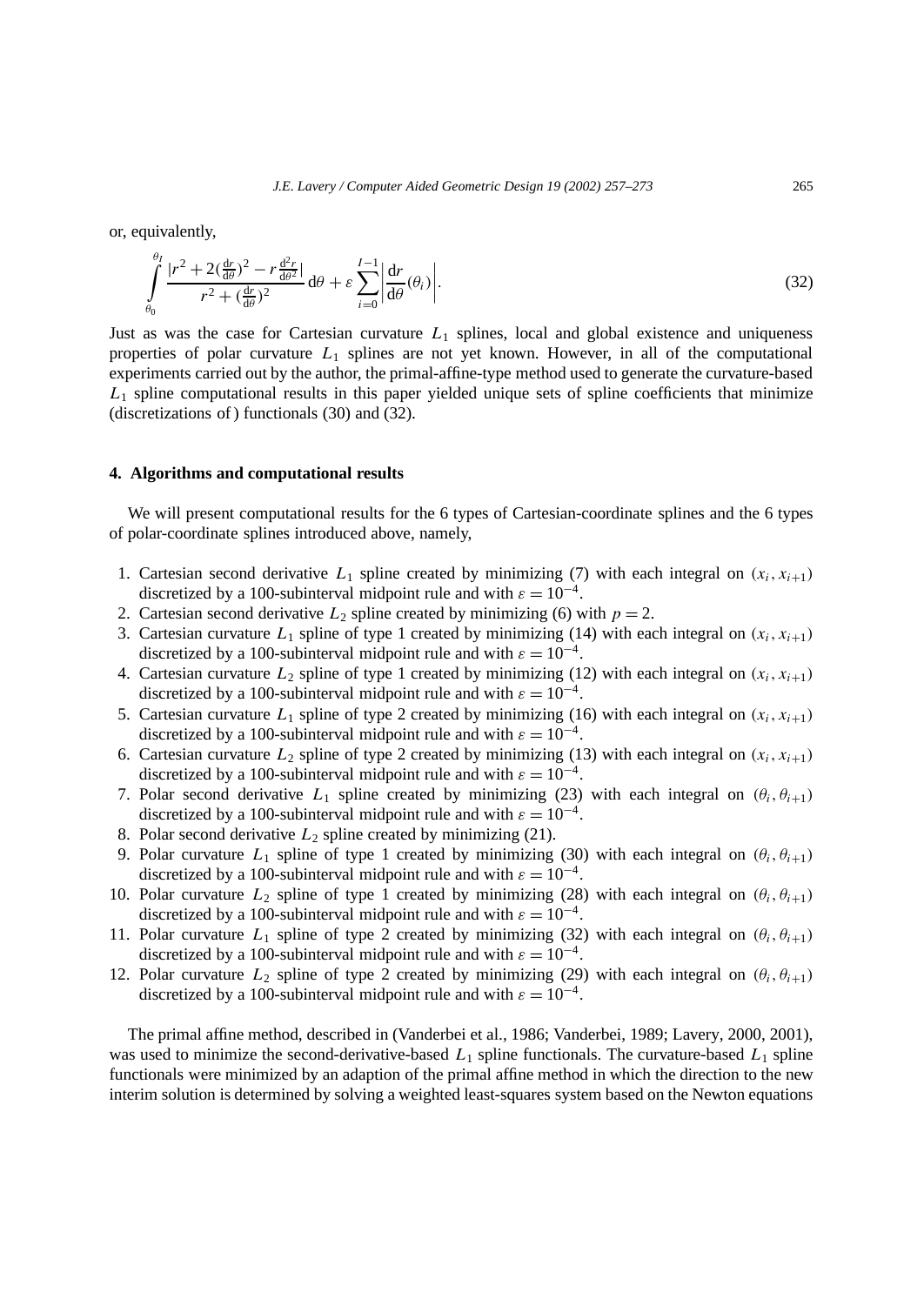and the weights for the next least-squares system are calculated using the residuals of the original overdetermined system. The second-derivative-based  $L_2$  spline functionals, which are quadratic, were minimized by simply solving the corresponding linear system. The variant of the Levenberg–Marquardt algorithm (Dennis and Schnabel, 1983; Press et al., 1988) used to minimize the curvature-based  $L_2$  spline functionals was based solely on the Newton equations and had a constant iterate-to-iterate updating factor.

The computational results for polar-coordinate *L*<sup>1</sup> and *L*<sup>2</sup> splines presented below are for the following very challenging multiscale data set with 33 data points on discontinuously connected straight lines, circular arcs, a trigonometric function and oscillatory curves:

| $\theta_0 = 0$                      | $r_0 = 2$              | $\theta_{17} = 2.879793266$ | $r_{17} = 2.5$         |
|-------------------------------------|------------------------|-----------------------------|------------------------|
| $\theta_1 = 0.124354995$            | $r_1 = 2.015564437$    | $\theta_{18} = 3.141592654$ | $r_{18} = 2.5$         |
| $\theta_2 = 0.255341921$            | $r_2 = 2.061552813$    | $\theta_{19} = 3.228859117$ | $r_{19} = 2.5$         |
| $\theta_3 = 0.291456795$            | $r_3 = 2.610076627$    | $\theta_{20}$ = 3.665191430 | $r_{20} = 2.5$         |
| $\theta_4 = 0.380506377$            | $r_4 = 2.692582404$    | $\theta_{21} = 3.926990817$ | $r_{21}=1$             |
| $\theta_5 = 0.558599315$            | $r_5 = 2.358495283$    | $\theta_{22} = 4.014257281$ | $r_{22} = 1.25$        |
| $\theta_6 = 0.643501109$            | $r_6 = 2.5$            | $\theta_{23} = 4.101523742$ | $r_{23} = 1$           |
| $\theta_7 = 0.785398164$            | $r_7 = 2.828427125$    | $\theta_{24} = 4.188790204$ | $r_{24} = 1.5$         |
| $\theta_8 = 1.107148718$            | $r_8 = 2.236067977$    | $\theta_{25} = 4.276056667$ | $r_{25}=1$             |
| $\theta$ <sub>9</sub> = 1.325817664 | $r_9 = 2.061552813$    | $\theta_{26} = 4.363323131$ | $r_{26}=2$             |
| $\theta_{10} = 1.570796327$         | $r_{10} = 2$           | $\theta_{27} = 4.712388980$ | $r_{27}=1$             |
| $\theta_{11} = 1.665748034$         | $r_{11} = 1.054751155$ | $\theta_{28} = 4.974188368$ | $r_{28} = 1.258819045$ |
| $\theta_{12} = 1.951302704$         | $r_{12} = 1.346291202$ | $\theta_{29} = 5.235987756$ | $r_{29} = 1.5$         |
| $\theta_{13} = 2.158798931$         | $r_{13} = 1.802775638$ | $\theta_{30} = 5.497787144$ | $r_{30} = 1.707106781$ |
| $\theta_{14} = 2.279422599$         | $r_{14} = 2.304886114$ | $\theta_{31} = 5.759586532$ | $r_{31} = 1.866025404$ |
| $\theta_{15} = 2.312065376$         | $r_{15} = 2.5$         | $\theta_{32} = 6.021385919$ | $r_{32} = 1.965925826$ |
| $\theta_{16} = 2.617993878$         | $r_{16} = 2.5$         | $heta_{33} = 6.283185308$   | $r_{33} = 2.$          |
|                                     |                        |                             |                        |

Since the data are assumed to be periodic, the last data point coincides with the zeroeth data point. The computational results for Cartesian-coordinate *L*<sup>1</sup> and *L*<sup>2</sup> splines presented below are for the data set given above in which each data point  $(\theta_i, r_i)$  is interpreted as a Cartesian-coordinate data point  $(x_i, z_i)$ . In this case, since the data are not intended to be periodic, the last data point is not interpreted as coinciding with the zeroeth data point. In the figures, the data points are denoted by  $\times$ .

In Figs.  $1-6$ , we present  $L_1$  and  $L_2$  splines for the Cartesian-coordinate data set. There are large differences between *L*<sup>1</sup> and *L*<sup>2</sup> splines and between splines based on different minimization principles. Comparing Figs. 1 and 2, one immediately notes that the Cartesian second derivative *L*<sup>1</sup> spline preserves shape much better than the Cartesian second derivative *L*<sup>2</sup> spline, an observation consistent with the results in (Lavery, 2000). The Cartesian curvature *L*<sup>1</sup> splines in Figs. 3 and 5 have less overshoot and oscillation than the Cartesian second derivative *L*<sup>1</sup> spline on the left of the plots but slightly more at the data points in the interval  $[4, 5]$ . The Cartesian curvature  $L_2$  splines in Figs. 4 and 6 have less overshoot and oscillation than the Cartesian second derivative *L*<sup>2</sup> spline of Fig. 1 but still have a lot more overshoot and oscillation than the Cartesian curvature  $L_1$  splines of Figs. 4 and 6.

In Figs.  $7-12$ , we present  $L_1$  and  $L_2$  splines for the polar-coordinate data set described above. Again, there are large differences between *L*<sup>1</sup> and *L*<sup>2</sup> splines and between splines based on different minimization principles. The polar curvature  $L_1$  splines in Figs. 9 and 11 preserve shape better than the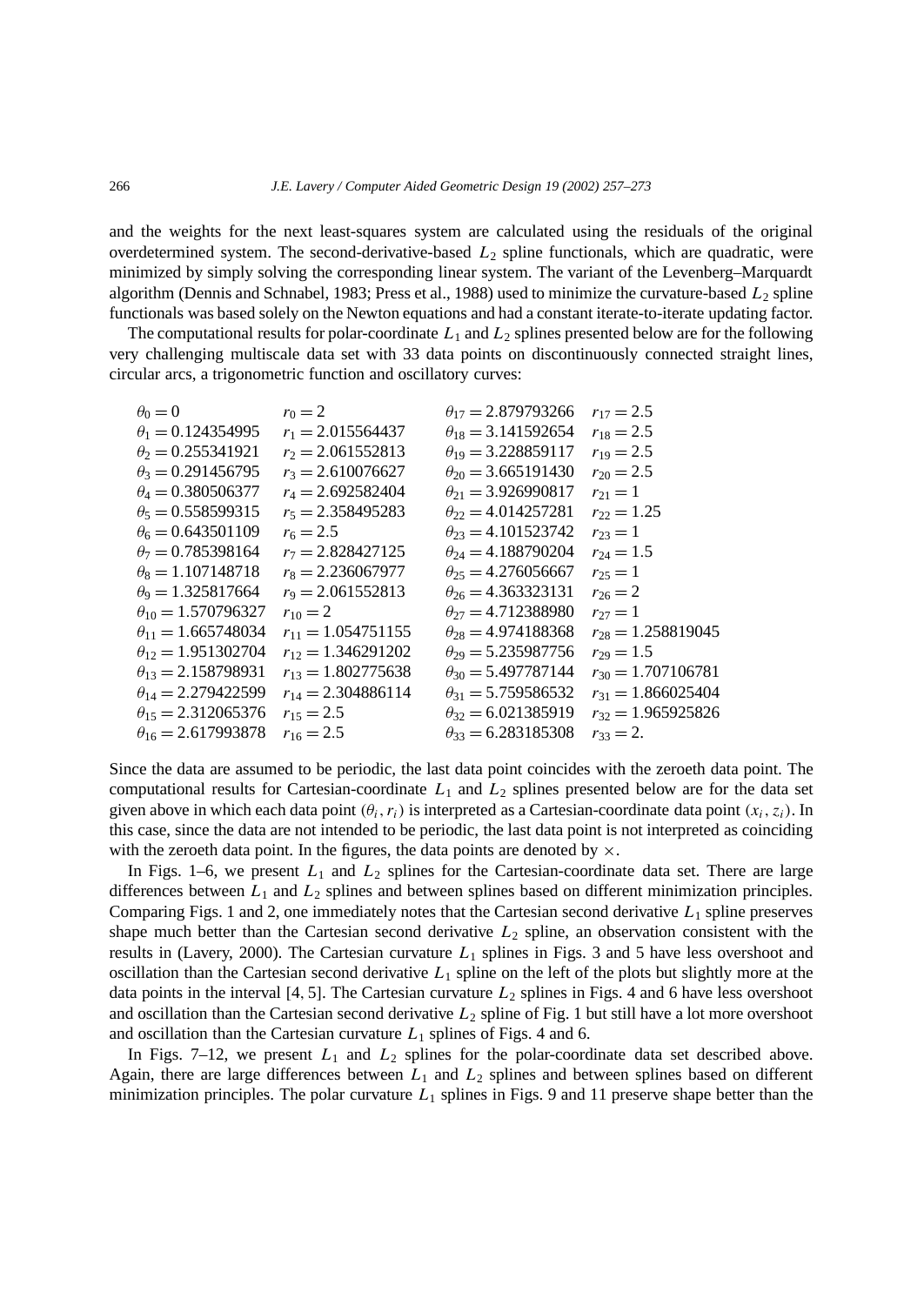



Fig. 3. Cartesian curvature *L*1 spline of type 1 based on (14). Fig. 4. Cartesian curvature *L*2 spline of type 1 based on (12).



Fig. 5. Cartesian curvature *L*1 spline of type 2 based on (16). Fig. 6. Cartesian curvature *L*2 spline of type 2 based on (13).



Fig. 1. Cartesian second derivative *L*<sub>1</sub> spline based on (7). Fig. 2. Cartesian second derivative *L*<sub>2</sub> spline based on (6) with  $p = 2$ .



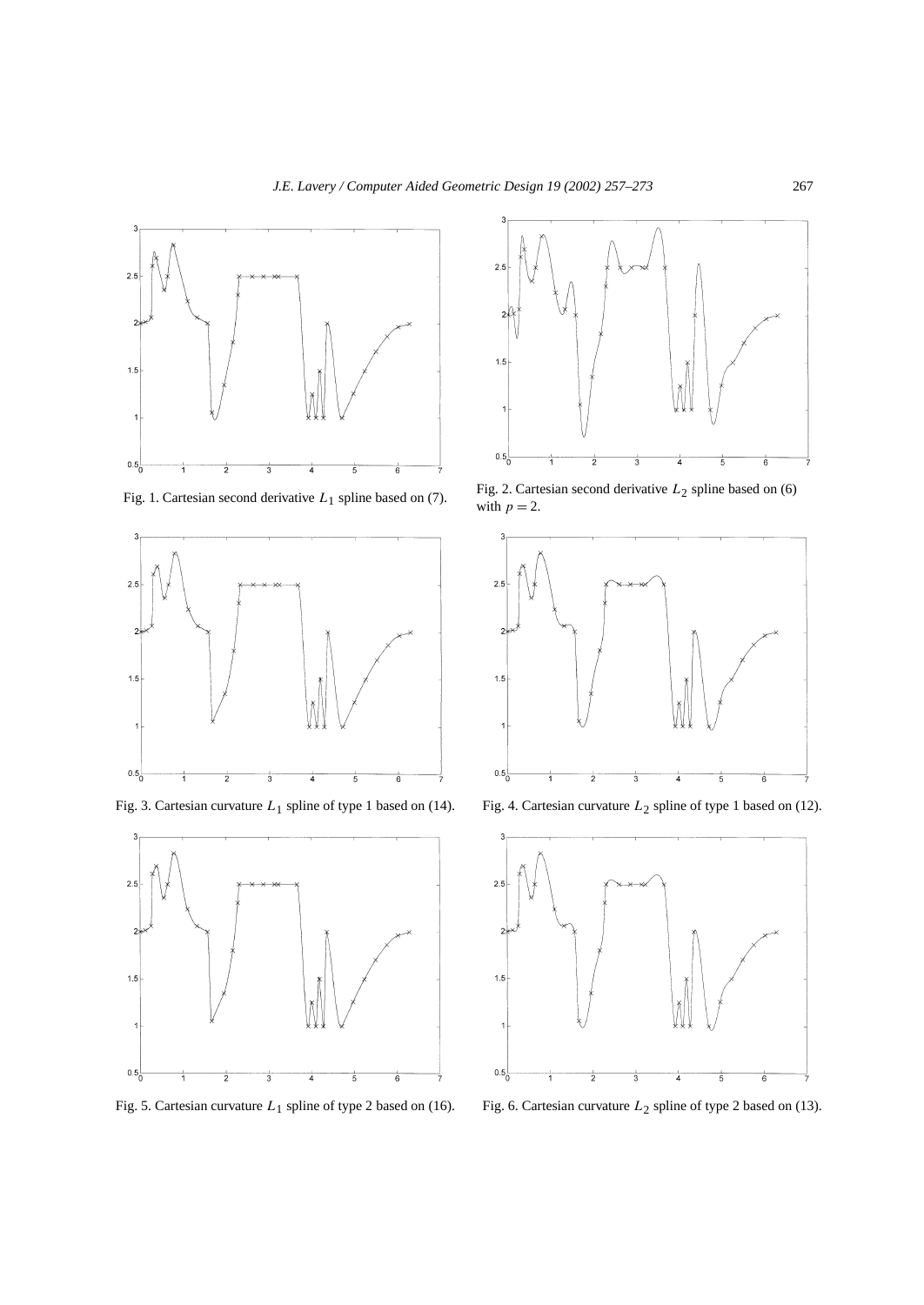## 268 *J.E. Lavery / Computer Aided Geometric Design 19 (2002) 257–273*



Fig. 7. Polar second derivative *L*<sub>1</sub> spline based on (23). Fig. 8. Polar second derivative *L*<sub>2</sub> spline based on (21).









Fig. 9. Polar curvature *L*<sub>1</sub> spline of type 1 based on (30). Fig. 10. Polar curvature *L*<sub>2</sub> spline of type 1 based on (28).



Fig. 11. Polar curvature *L*<sub>1</sub> spline of type 2 based on (32). Fig. 12. Polar curvature *L*<sub>2</sub> spline of type 2 based on (29).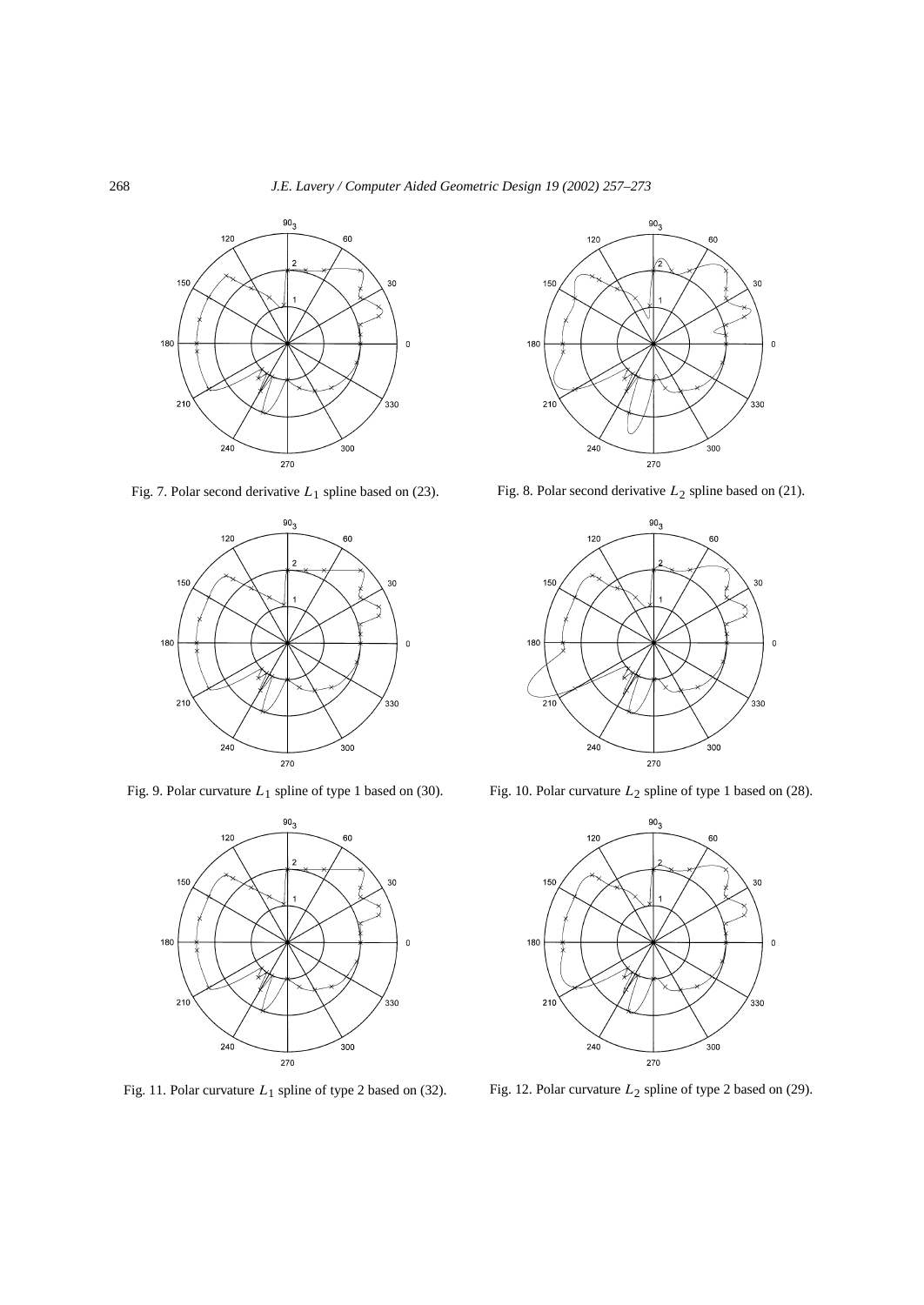polar second derivative  $L_1$  spline in Fig. 7. The  $L_1$  splines in Figs. 7, 9 and 11 all preserve shape much better than the  $L_2$  splines in Figs. 8, 10 and 12. It is worth noting that the polar curvature  $L_2$  spline of type 1 in Fig. 10 is particularly poor at preserving shape. This information is of considerable value, since this type of spline has previously been the most common choice for curvature-based splines in geometric modeling applications.

The computational results presented here suggest that changing the function space of the minimization principle from *L*<sup>2</sup> to *L*<sup>1</sup> is a large factor in improving the shape-preserving properties of splines. In polar coordinates, shifting from a minimization principle based on the second derivative to one based on curvature is also a large factor. It is worth noting that the "overshoot" near oscillatory data of the Cartesian curvature *L*<sup>1</sup> splines in Figs. 3 and 5 is partly an artifact of human perception. In Cartesian coordinates, the observer often associates vertical and horizontal with the typical vertical and horizontal directions of everyday life. Curvature-based splines, which are independent of the coordinate system, are best suited for a framework in which there is little or no differentiation between vertical and horizontal directions. Even though, in polar coordinates, vertical and horizontal could be associated with radial and angular directions (for example, when modeling cross sections of planets and stars), most observers interested in geometric modeling do not make such an association. Curvature-based cubic *L*<sup>1</sup> splines are well suited for shape-preserving modeling in polar coordinate systems, much more so than second-derivative-based cubic *L*<sup>1</sup> splines (compare Figs. 9 and 11 to Fig. 7). Much further investigation is, of course, needed before one can fully characterize under what circumstances curvature-based cubic *L*<sup>1</sup> splines preserve shape better than alternative types of  $L_1$  and  $L_2$  splines.

One interesting capability of polar curvature *L*<sup>1</sup> splines is their ability to interpolate data lying on straight lines by curves that are, to within visual accuracy, also straight lines. Note in Figs. 9 and 11 the apparent straight-line nature of the  $L_1$  splines between  $(\theta_7, r_7)$  and  $(\theta_{10}, r_{10})$  and between  $(\theta_{11}, r_{11})$ and  $(\theta_{15}, r_{15})$ . These  $L_1$  splines are, of course, not exactly straight lines between these points because, in polar coordinates, a straight line is represented by

$$
r = \frac{1}{c_1 \cos \theta + c_2 \sin \theta} \tag{33}
$$

for constants  $c_1$  and  $c_2$ . The local basis for  $L_1$  splines introduced in this paper consists only of powers of  $\theta$ and does not include reciprocals of trigonometric functions. Nevertheless, curvature-based  $L_1$  splines do well in approximating straight lines by cubic polynomials in  $\theta$ . For example, in the interval from  $\theta_7$  to  $\theta_8$ the vertical error of the spline vs. the straight line segment connecting the two data points is bounded by 0*.*00221 for the *L*<sup>1</sup> spline of type 1 in Fig. 9 and by 0*.*00228 for the *L*<sup>1</sup> spline of type 2 in Fig. 11. When coupled with a curvature-based *L*<sup>1</sup> minimization principle, piecewise cubic interpolants, which have an undeserved reputation for inflexibility, perform in a flexible, shape-preserving, multiscale manner.

To close this section, we comment here on CPU times required for computing the various splines. CPU times on a Gateway personal computer running under Microsoft Visual  $C_{++}$  Version 6.0 are given in Table 1 for the Cartesian splines of Figs. 1–6 and in Table 2 for the polar splines of Figs. 7–12.

The research codes that produced these CPU times were not optimized for algorithmic efficiency or run-time performance. The CPU times in the tables above are therefore only indicators of relative orders of magnitude. Classical second-derivative-based *L*<sup>2</sup> splines (Figs. 2 and 8) are by far the least expensive of the splines investigated here. However, such splines are of little use when shape preservation is an issue. In order of magnitude, the CPU times for curvature-based  $L_1$  splines are comparable to those for second-derivative-based *L*<sup>1</sup> splines (larger by factors of 1.6–3.7) and comparable to those for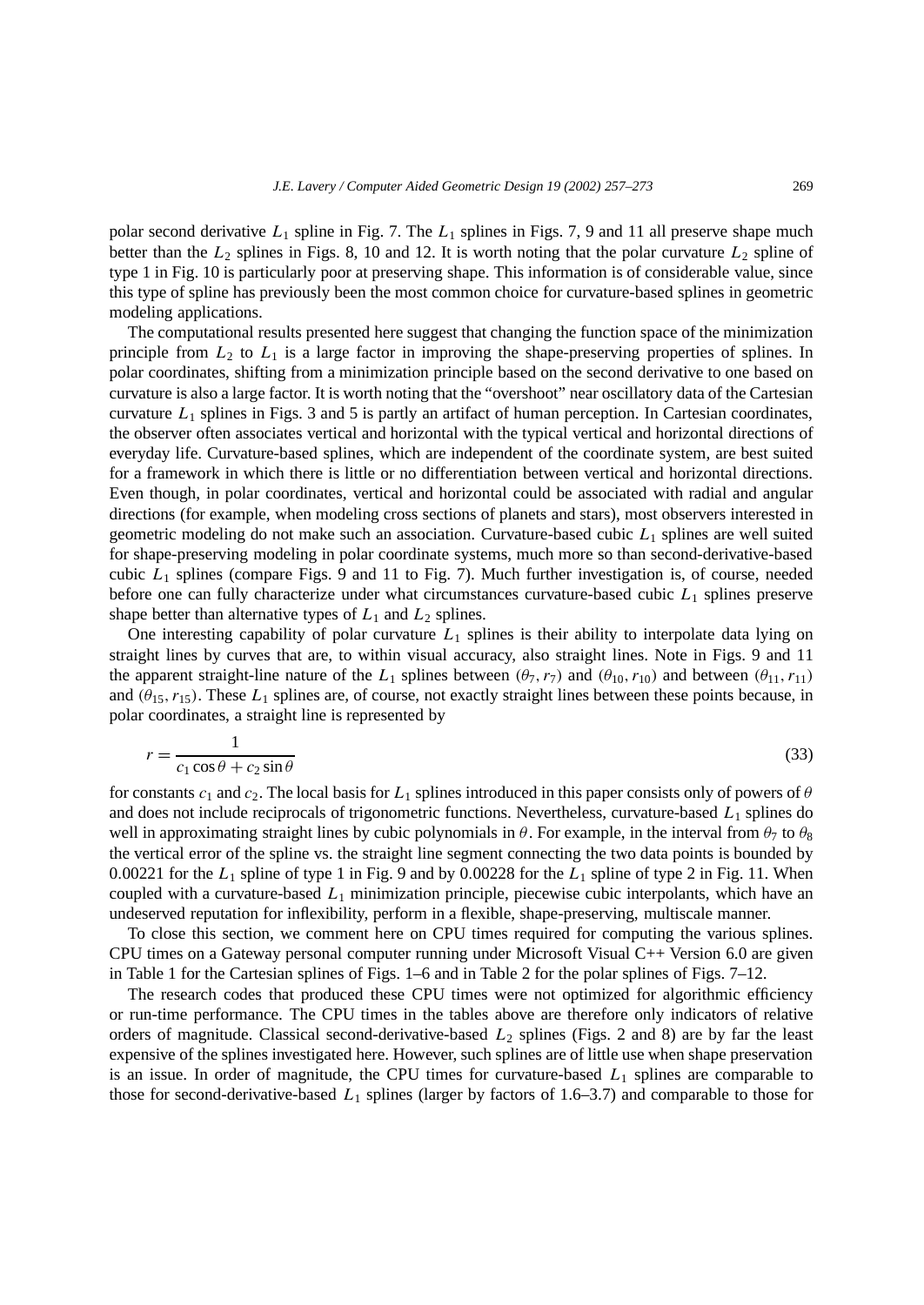| $\mathcal{L}$ c throse for the cartesian spinnes of Figs. F $\sigma$ |                              |                      |  |  |
|----------------------------------------------------------------------|------------------------------|----------------------|--|--|
|                                                                      | L١                           | L2                   |  |  |
| Cartesian second derivative spline                                   | $0.186$ sec (Fig. 1)         | $0.005$ sec (Fig. 2) |  |  |
| Cartesian curvature spline of type 1                                 | $0.693$ sec (Fig. 3)         | $0.821$ sec (Fig. 4) |  |  |
| Cartesian curvature spline of type 2                                 | $0.510 \text{ sec}$ (Fig. 5) | $0.559$ sec (Fig. 6) |  |  |

Table 1 CPU times for the Cartesian splines of Figs. 1–6

Table 2 CPU times for the polar splines of Figs. 7–12

|                                  | L1                    | L٠                           |
|----------------------------------|-----------------------|------------------------------|
| Polar second derivative spline   | $0.299$ sec (Fig. 7)  | $0.008 \text{ sec (Fig. 8)}$ |
| Polar curvature spline of type 1 | $0.519$ sec (Fig. 9)  | 1.114 sec $(Fig. 10)$        |
| Polar curvature spline of type 2 | $0.466$ sec (Fig. 11) | 1.076 sec (Fig. 12)          |

curvature-based  $L_2$  splines (smaller by factors of 1.1–2.3). It is practically certain that in the future more efficient nonlinear programming algorithms will be developed for polar curvature *L*<sup>1</sup> and *L*<sup>2</sup> splines. If the computational cost of  $L_1$  splines turns out to be comparable to that of  $L_2$  splines, then  $L_1$  splines will be preferred over *L*<sup>2</sup> splines for many polar coordinate modeling tasks in which shape preservation is an issue.

## **5. Rationale for curvature-based cubic**  $L_1$  splines

For many types of data, coordinate systems and tasks, the best subgrid model that one can establish for behavior in the region between two data points is a straight line. Connecting points by straight line segments always preserves shape, although it does not in general produce a smooth curve and is therefore deficient for many geometric modeling tasks.

The rationale behind curvature-based  $L_1$  splines is that the spline minimization principle should drive the curve toward straight line segments that connect the data points. In Cartesian coordinates, a straight line has both second derivative and curvature equal to zero. Thus, in Cartesian coordinates, *L*<sub>1</sub> minimization principles such as (7), (14) and (16), which correspond to (approximately) solving the equations

$$
z'' = 0,\tag{34}
$$

$$
\frac{z''}{[1+(z')^2]^{5/4}} = \kappa \cdot [1+(z')^2]^{1/4} = 0,
$$
\n(35)

$$
\frac{z''}{1 + (z')^2} = \kappa \cdot \left[1 + (z')^2\right]^{1/2} = 0,\tag{36}
$$

respectively, in the *L*<sup>1</sup> norm, all perform well. In polar coordinates, a straight line does have zero curvature but does not have second derivative with respect to  $\theta$  equal to zero. Polar-coordinate functions with zero second derivative are linear in  $\theta$  and are therefore spirals. It is thus not surprising that polar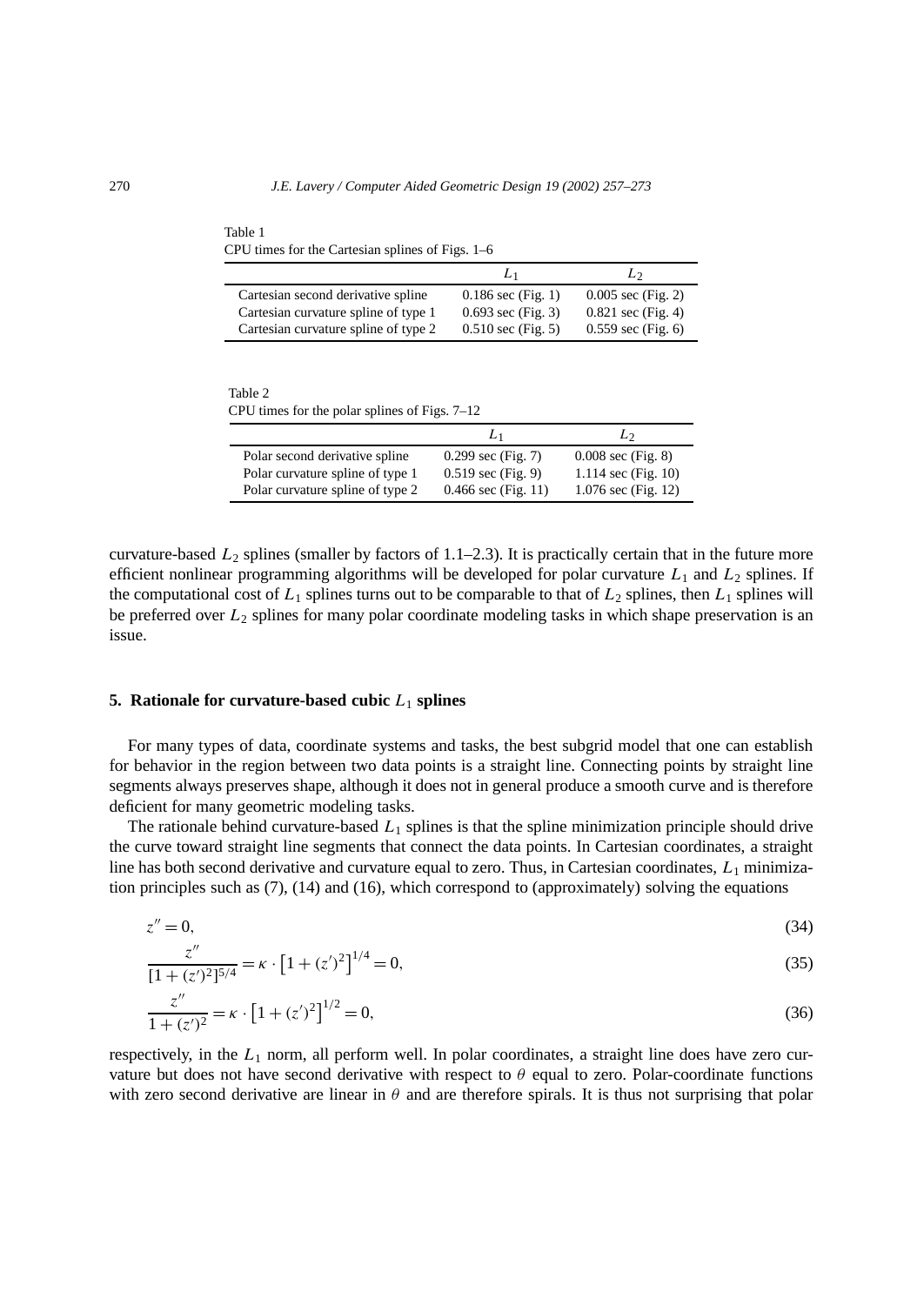second derivative  $L_1$  splines, which are based on minimizing  $(23)$ , that is, on (approximately) solving the equation

$$
\frac{\mathrm{d}^2 r}{\mathrm{d}\theta^2} = 0\tag{37}
$$

in the  $L_1$  norm, do not preserve shape well. In contrast, polar curvature  $L_1$  splines, which are based on minimizing (30) and (32), that is, on (approximately) solving the equations

$$
\frac{r^2 + 2(\frac{dr}{d\theta})^2 - r\frac{d^2r}{d\theta^2}}{[r^2 + (\frac{dr}{d\theta})^2]^{5/4}} = \kappa \cdot \left[r^2 + \left(\frac{dr}{d\theta}\right)^2\right]^{1/4} = 0,
$$
\n(38)

$$
\frac{r^2 + 2(\frac{dr}{d\theta})^2 - r\frac{d^2r}{d\theta^2}}{r^2 + (\frac{dr}{d\theta})^2} = \kappa \cdot \left[ r^2 + \left(\frac{dr}{d\theta}\right)^2 \right]^{1/2} = 0
$$
\n(39)

in the  $L_1$  norm, do preserve shape well because they drive the curvature (times a nonzero factor) toward 0 and therefore the spline toward straight-line segments.

# **6. Other types of polar-coordinate cubic**  $L_1$  and  $L_2$  splines

In addition to investigating the polar-coordinate cubic  $L_1$  splines introduced in Sections 2 and 3, the author investigated polar-coordinate cubic *L*<sup>1</sup> splines based on the minimization principles

$$
\int_{\theta_0}^{\theta_1} \frac{|r^2 + 2(\frac{dr}{d\theta})^2 - r\frac{d^2r}{d\theta^2}|}{[r^2 + (\frac{dr}{d\theta})^2]^{3/2}} d\theta + \varepsilon \sum_{i=0}^{I-1} \left| \frac{dr}{d\theta}(\theta_i) \right|,
$$
\n(40)

$$
\int_{\theta_0}^{\theta_I} \left| r^2 + 2 \left( \frac{dr}{d\theta} \right)^2 - r \frac{d^2 r}{d\theta^2} \right| d\theta + \varepsilon \sum_{i=0}^{I-1} \left| \frac{dr}{d\theta} (\theta_i) \right|, \tag{41}
$$

$$
\int_{\theta_0}^{\theta_I} \left| \rho r + 2 \left( \frac{d\rho}{d\theta} \right) \left( \frac{dr}{d\theta} \right) - \rho \frac{d^2 r}{d\theta^2} \right| d\theta + \varepsilon \sum_{i=0}^{I-1} \left| \frac{dr}{d\theta} (\theta_i) \right|, \tag{42}
$$

$$
\int_{\theta_0}^{\theta_I} \left| \frac{\mathrm{d}^2 r}{\mathrm{d}\theta^2} - \frac{\mathrm{d}^2 \rho}{\mathrm{d}\theta^2} \right| \mathrm{d}\theta + \varepsilon \sum_{i=0}^{I-1} \left| \frac{\mathrm{d} r}{\mathrm{d}\theta}(\theta_i) \right|, \tag{43}
$$

$$
\int_{\theta_0}^{\theta_I} |r - \rho| d\theta + \varepsilon \sum_{i=0}^{I-1} \left| \frac{dr}{d\theta}(\theta_i) \right|, \tag{44}
$$

where  $\rho$  denotes the straight-line segments

$$
\rho(\theta) = \frac{r_i r_{i+1} \sin(\theta_i - \theta_{i+1})}{(r_{i+1} \cos \theta_{i+1} - r_i \cos \theta_i) \sin \theta - (r_{i+1} \sin \theta_{i+1} - r_i \sin \theta_i) \cos \theta}
$$
(45)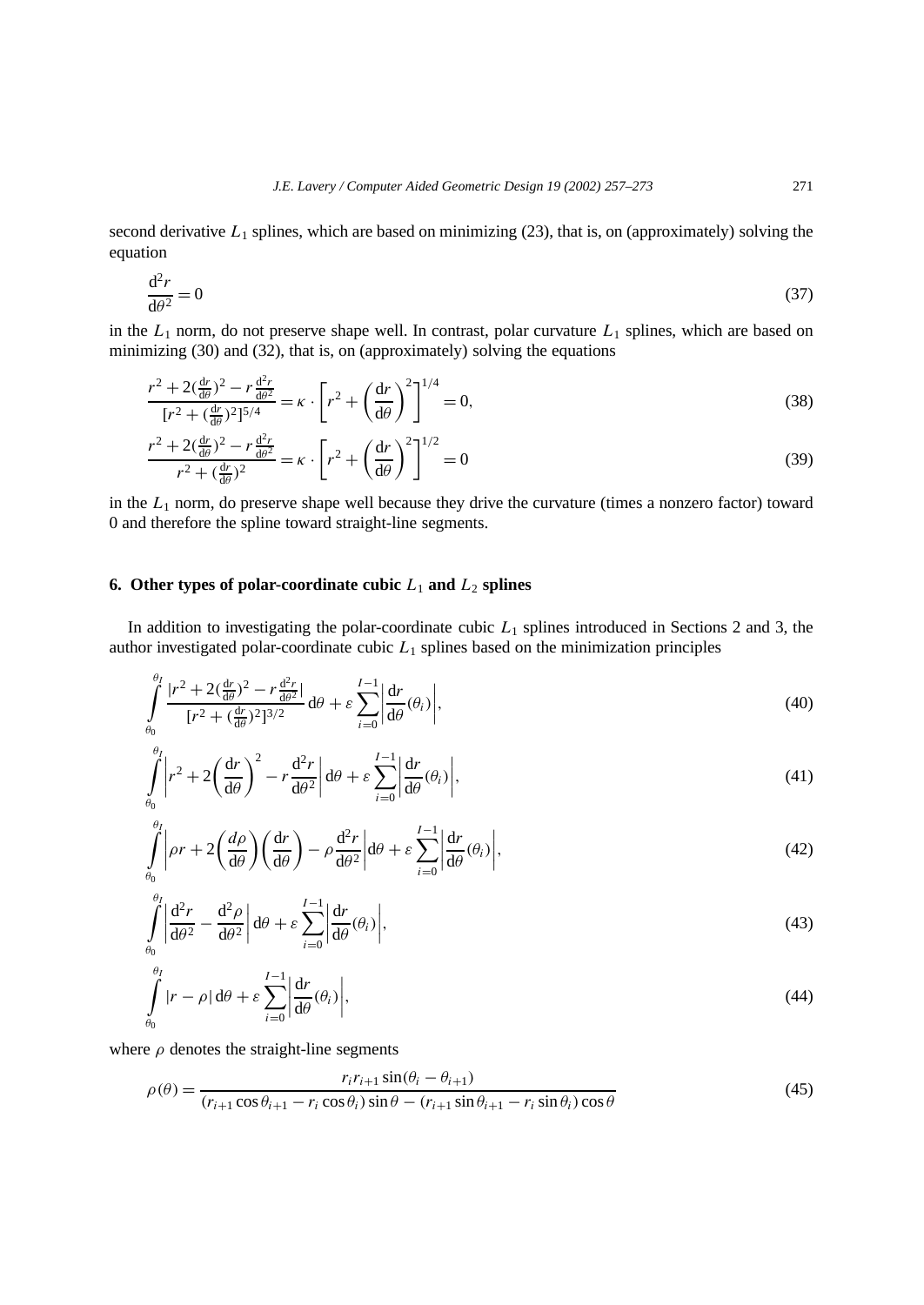that connect consecutive data points  $(\theta_i, r_i)$  and  $(\theta_{i+1}, r_{i+1})$ . Functional (40) was investigated because it is equal to

$$
\int_{\theta_0}^{\theta_I} |\kappa| \, d\theta + \varepsilon \sum_{i=0}^{I-1} \left| \frac{dr}{d\theta}(\theta_i) \right|.
$$
\n(46)

The integrand inside the absolute value in functional (41) is the numerator of polar-coordinate curvature. This minimization principle was investigated because it is a polar-coordinate analogue of the standard Cartesian-coordinate minimization principle (6) with  $p = 2$  (in both cases, the numerator of curvature is used as the basis for the minimization principle). Minimization principle (42) was investigated because it is a "linearization" of (41). Minimization principles (43) and (44) were investigated because, by minimizing the  $L_1$  norm of the second or zeroeth derivative of the spline minus the second or zeroeth derivative of the straight-line segments that connect the data points, one might hope to obtain interpolants that would stay close to straight-line segments and therefore preserve shape.

 $L_1$  splines based on minimizing (40) performed similar to polar curvature  $L_1$  splines of types 1 and 2 and preserved shape well. None of the  $L_1$  splines based on minimizing (41), (42), (43) or (44) preserved shape well. The author also investigated polar-coordinate  $L_2$  splines based on  $L_2$  analogues of minimization principles (40)–(44) in which the integrands,  $\varepsilon$  and the summands were squared. These  $L_2$ splines all preserved shape less well than their  $L_1$  counterparts.

# **7. Extensions**

Extension of polar curvature  $L_1$  splines to univariate curvature-based  $L_1$  splines in general curvilinear coordinate systems will be an important area of research. The curvilinear coordinate systems that need to be considered are not only classical curvilinear coordinate systems but also curvilinear coordinate systems created numerically for complicated geometries. One will probably find that there will be limitations on what can be interpolated by splines in coordinate systems that have regions of high curvature. Determining the relationship between the spline grid, the minimization principle and the curvilinear coordinate system will be a critical aspect of this research.

Curvature-based interpolation of bivariate data in spherical, elliptical and computationally constructed coordinate systems and eventually of multivariate data will involve extending the results for Cartesian second derivative bivariate cubic *L*<sup>1</sup> splines (Lavery, 2001) to curvature-based settings. A critical issue in this research will be what types of two- or higher-dimensional curvature should be used to replace the second derivatives of the Cartesian-coordinate *L*<sup>1</sup> minimization principles.

Polynomial splines will not fit all needs and, in particular, are not appropriate when exact representation of straight lines in polar coordinates (by reciprocals of trigonometric functions) is desired. It can be hypothesized that splines constructed using nonpolynomial local basis functions will also exhibit enhanced shape-preservation properties if their coefficients are computed using a curvature-based *L*<sup>1</sup> minimization principle.